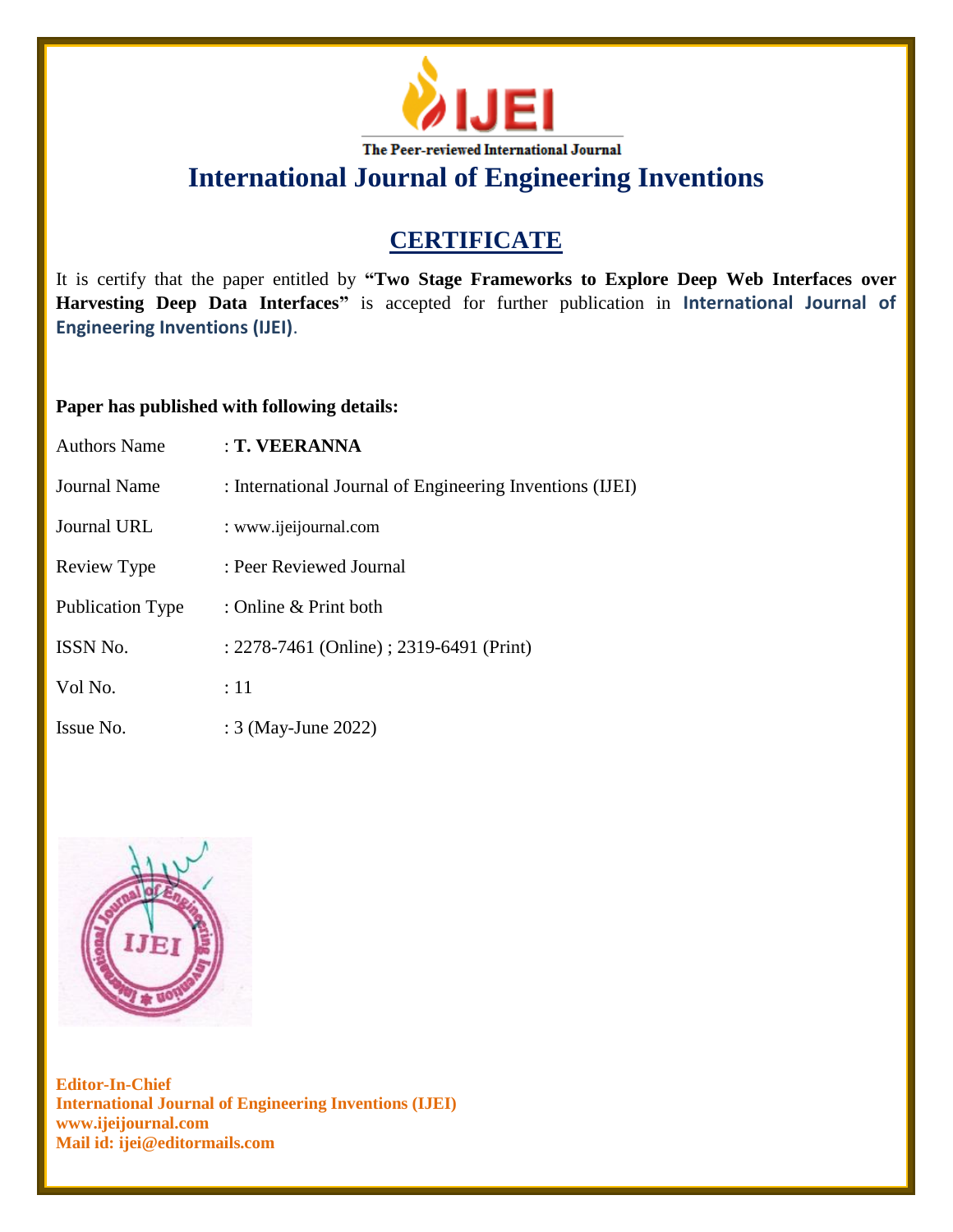

# **CERTIFICATE**

It is certify that the paper entitled by **"Two Stage Frameworks to Explore Deep Web Interfaces over Harvesting Deep Data Interfaces"** is accepted for further publication in **International Journal of Engineering Inventions (IJEI)**.

## **Paper has published with following details:**

| <b>Authors Name</b>     | : T. SNEHA                                               |
|-------------------------|----------------------------------------------------------|
| Journal Name            | : International Journal of Engineering Inventions (IJEI) |
| Journal URL             | : www.ijeijournal.com                                    |
| Review Type             | : Peer Reviewed Journal                                  |
| <b>Publication Type</b> | : Online & Print both                                    |
| <b>ISSN No.</b>         | : 2278-7461 (Online) ; 2319-6491 (Print)                 |
| Vol No.                 | :11                                                      |
| Issue No.               | : 3 (May-June 2022)                                      |

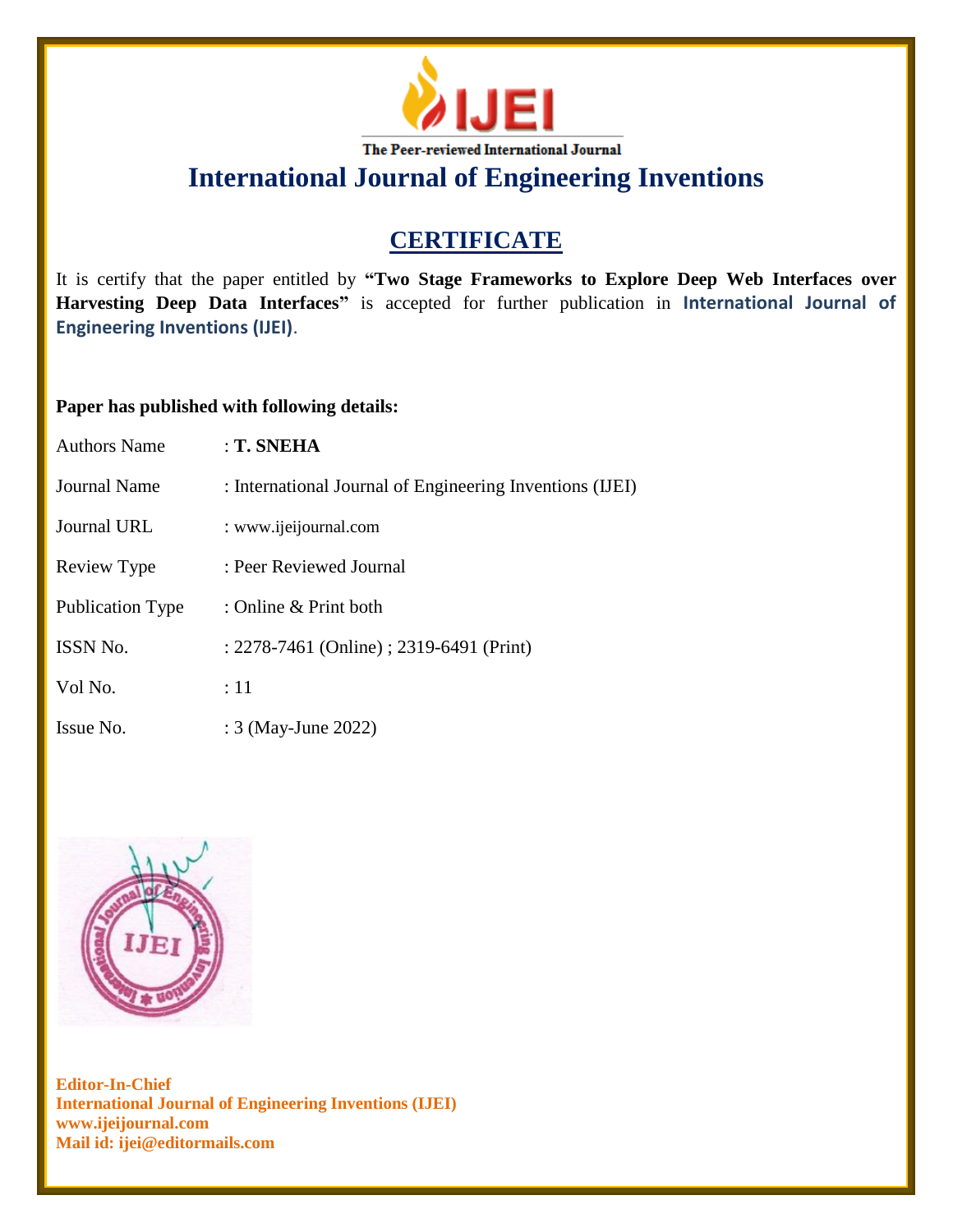

# **CERTIFICATE**

It is certify that the paper entitled by **"Two Stage Frameworks to Explore Deep Web Interfaces over Harvesting Deep Data Interfaces"** is accepted for further publication in **International Journal of Engineering Inventions (IJEI)**.

## **Paper has published with following details:**

| <b>Authors Name</b> | : K. NAGA DIVYA                                          |
|---------------------|----------------------------------------------------------|
| Journal Name        | : International Journal of Engineering Inventions (IJEI) |
| <b>Journal URL</b>  | : www.ijeijournal.com                                    |
| Review Type         | : Peer Reviewed Journal                                  |
| Publication Type    | : Online $&$ Print both                                  |
| ISSN No.            | : 2278-7461 (Online) ; 2319-6491 (Print)                 |
| Vol No.             | :11                                                      |
| Issue No.           | : 3 (May-June 2022)                                      |

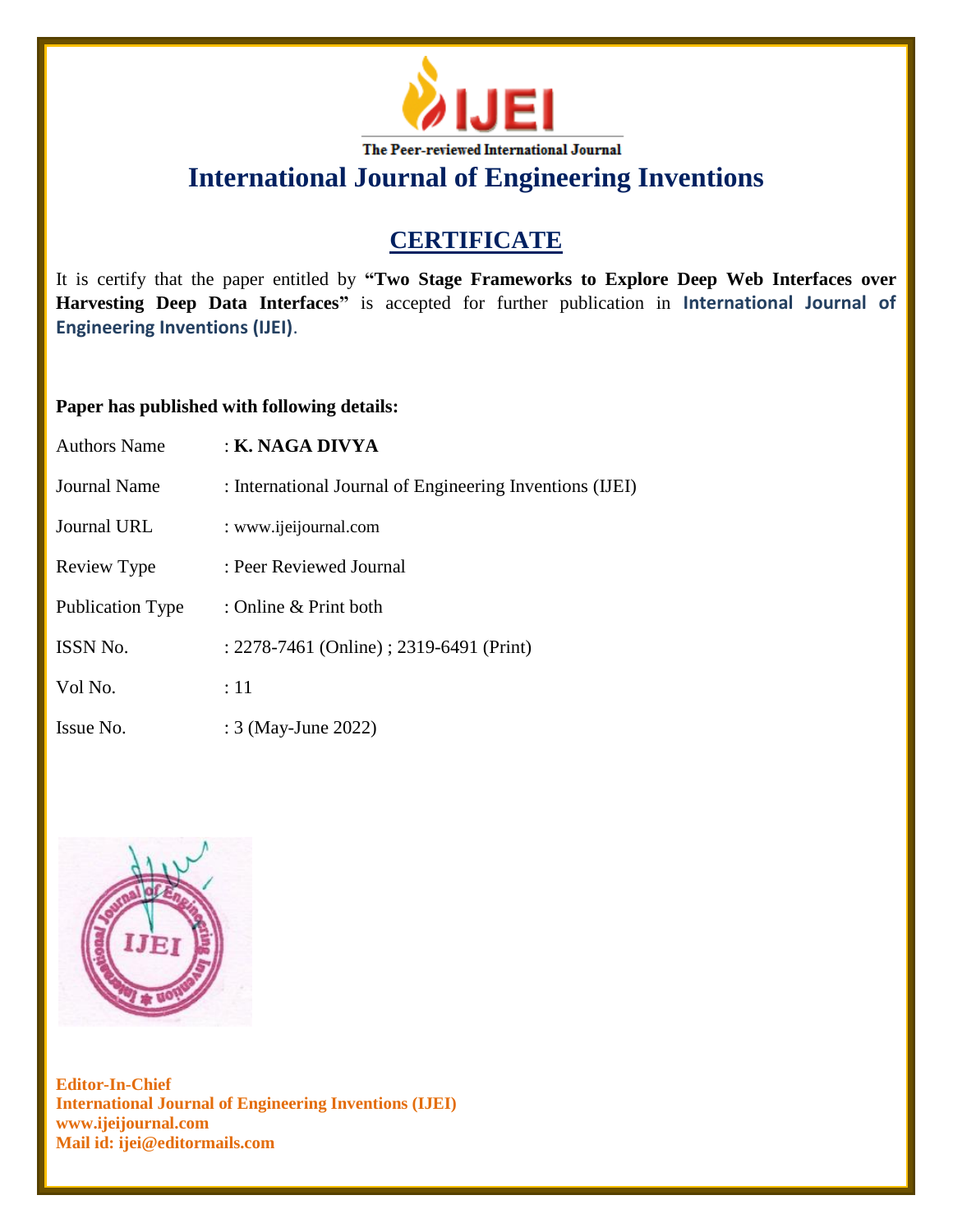

# **CERTIFICATE**

It is certify that the paper entitled by **"Two Stage Frameworks to Explore Deep Web Interfaces over Harvesting Deep Data Interfaces"** is accepted for further publication in **International Journal of Engineering Inventions (IJEI)**.

## **Paper has published with following details:**

| <b>Authors Name</b>     | : B.SRAVAN KUMAR                                         |
|-------------------------|----------------------------------------------------------|
| <b>Journal Name</b>     | : International Journal of Engineering Inventions (IJEI) |
| <b>Journal URL</b>      | : www.ijeijournal.com                                    |
| Review Type             | : Peer Reviewed Journal                                  |
| <b>Publication Type</b> | : Online $&$ Print both                                  |
| ISSN No.                | : 2278-7461 (Online) ; 2319-6491 (Print)                 |
| Vol No.                 | :11                                                      |
| Issue No.               | : 3 (May-June 2022)                                      |